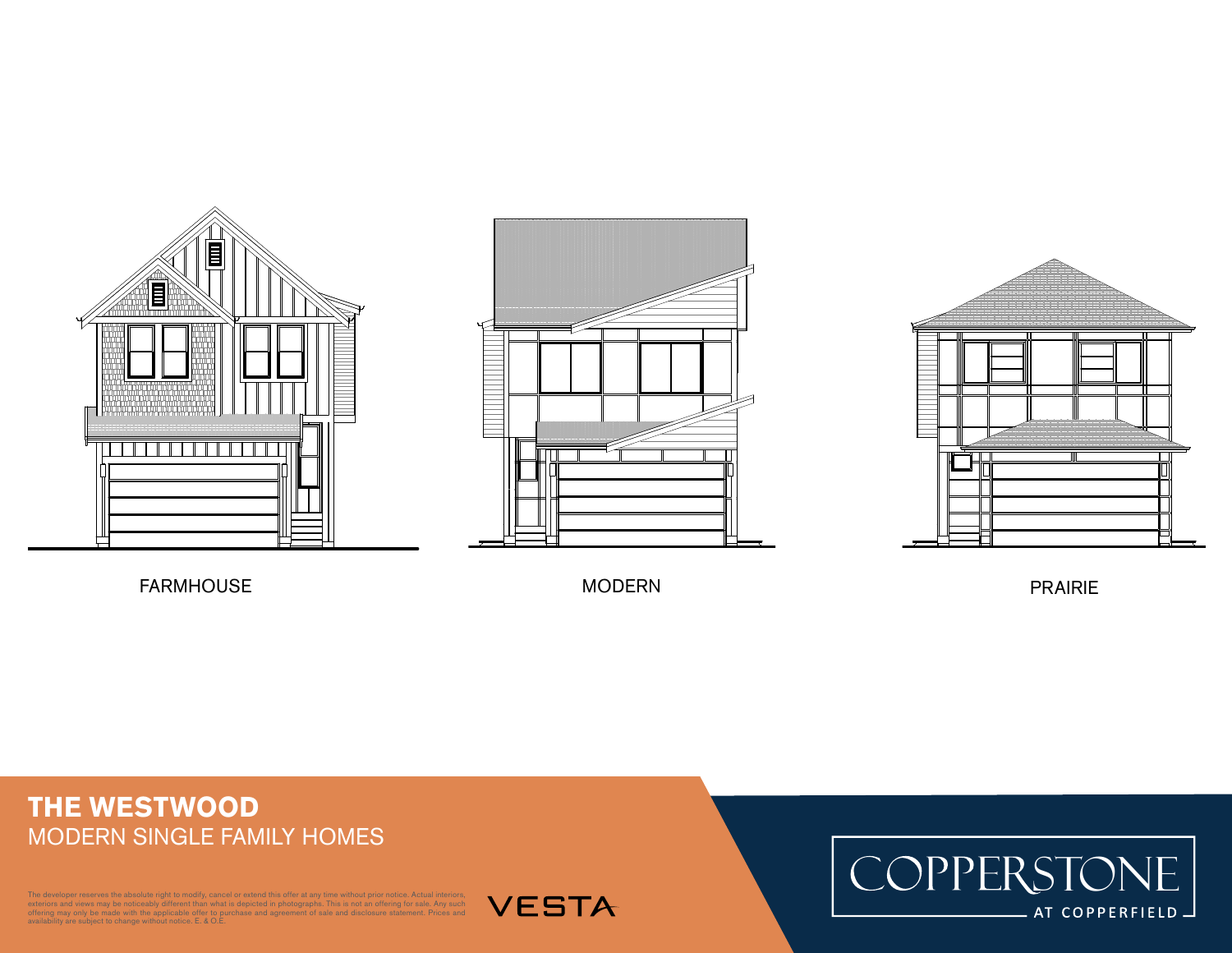



**UNFINISHED BASEMENT** 815 SQ.FT. **BASEMENT SUITE** 555 SQ.FT. (OPTION)

3-01 3/16" = 1'-0"

## **THE WESTWOOD**

3 BEDROOM + OFFICE + BONUS ROOM | 2-3 BATHROOM **2,015-2028 SQ.FT.** UNFINISHED BASEMENT 815 SQ.FT.

oper reserves the absolute right to modify, cancel or extend this offer at any time without prior notice. Actual interiors, exteriors and views may be noticeably different than what is depicted in photographs. This is not an offering for sale. Any such<br>offering may only be made with the applicable offer to purchase and agreement of sale and dis





3-01 3/16" = 1'-0"